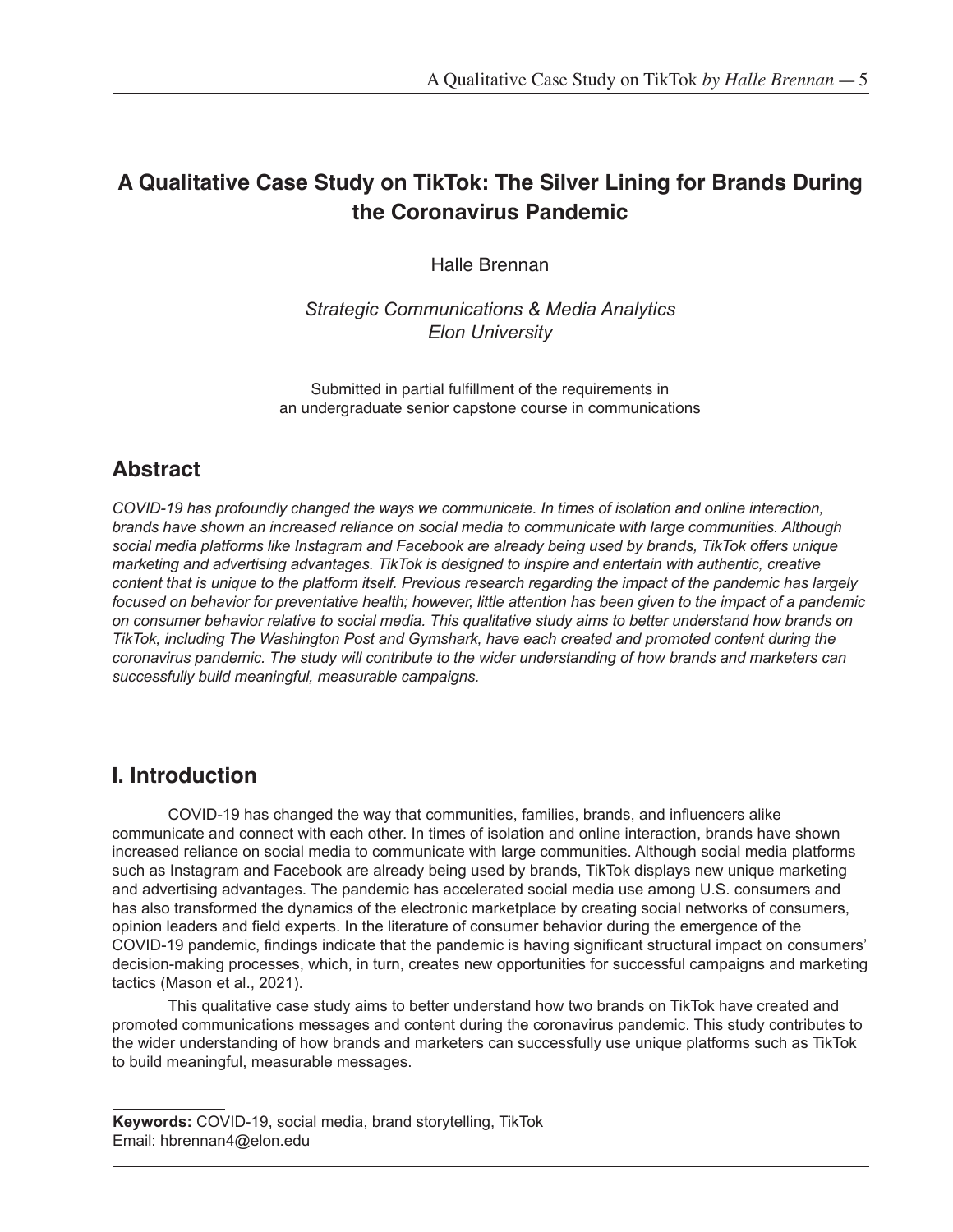### **II. Literature Review**

The coronavirus pandemic has brought about a massive shift in the communications field, and there is a clear need for advertisers and agencies to adapt to an environment that has dramatically changed. The Covid-19 pandemic has additionally served as motivation for research and as inspiration for ideas and creation (Mason et al., 2021). This literature review will focus on how social media has contributed to the building and maintenance of brand loyalty, and has allowed for messages to spread, movements to begin, and consumers to build communities of creators.

#### *How the Coronavirus Pandemic Has Shaped Social Media Marketing*

Social media is defined as "activities, practices, and behaviors among communities of people who gather online to share information, knowledge and opinions using conversational media" (Erdoğmuş & Çiçek, 2012). Social media campaigning requires special attention and strategy building to achieve brand image and loyalty. Researchers are noticing a shift from "trying to sell" to "making campaigns" and sticking with "small acts" since some small campaigns can easily reach many people and accomplish objectives in a very short period of time (Hensel & Deis, 2010).

Engagement with social media advertising is key in explaining how (and which) campaigns resonate with consumers and inspire them to act further. Voorveld et al. (2018) identified four different categories of social media that determine successful campaigns. The first category is relationship, which represents social media platforms that are profile-based and consists mostly of customized messages (i.e., Facebook & LinkedIn). The second category is self-media, which is also profile-based but offers people the chance to manage their own social media communication channels (i.e., Twitter). The third category is creative outlet, which is content-based and allows users to share their interests and creativity (i.e., YouTube and Instagram). The fourth category is collaboration, which is content based but allows people to ask questions, get advice or find the most interesting news and content of the day (Voorveld et al., 2018). While many of the existing social media platforms are siloed across one or two of the several categories of social media, TikTok encompasses all four categories, and it is crucial to understand how brands on TikTok have used the social media space.

It is also important to analyze trends relevant to communicating in times of crisis. Harris (2020) noted that the Covid-19 pandemic has accelerated social media use and has also transformed the dynamics of the electronic marketplace by creating social networks of consumers, opinion leaders and field experts. Although social media platforms such as Instagram and Facebook are already being used by brands, TikTok displays unique marketing and advertising advantages. Proposing a conceptual framework explaining best practice for marketers to communicate with TikTok users further explains the importance and cruciality of electronic word of mouth (eWOM) communication (Gvili & Levy, 2018).

#### *How Covid-19 Has Prompted Changes in Consumer Behavior*

Previous research regarding the impact of the pandemic has largely focused on behavior for preventative health; however, little attention has been given to the impact of the pandemic on consumer behavior relative to social media. Gangadharbatla (2021) found that consumer behavior is contextual, with four contexts that disrupt consumer habits:

- 1. Changes in social context (i.e., marriage, having children)
- 2. Changes in technology (i.e., advent of the internet, mobile devices)
- 3. Changes in rules and regulation
- 4. Ad-hoc natural disasters (i.e., earthquakes and pandemics)

Gangadharbatla (2021) noted changes in individuals' media consumption habits and indicated that the pandemic is having significant structural impacts on consumers' decision-making processes, which, in turn, creates new opportunities for successful campaigns and marketing tactics. Recent examples are accelerated consumer cord-cutting of cable television and increased preference and reliance on social media (Alalwan, 2018).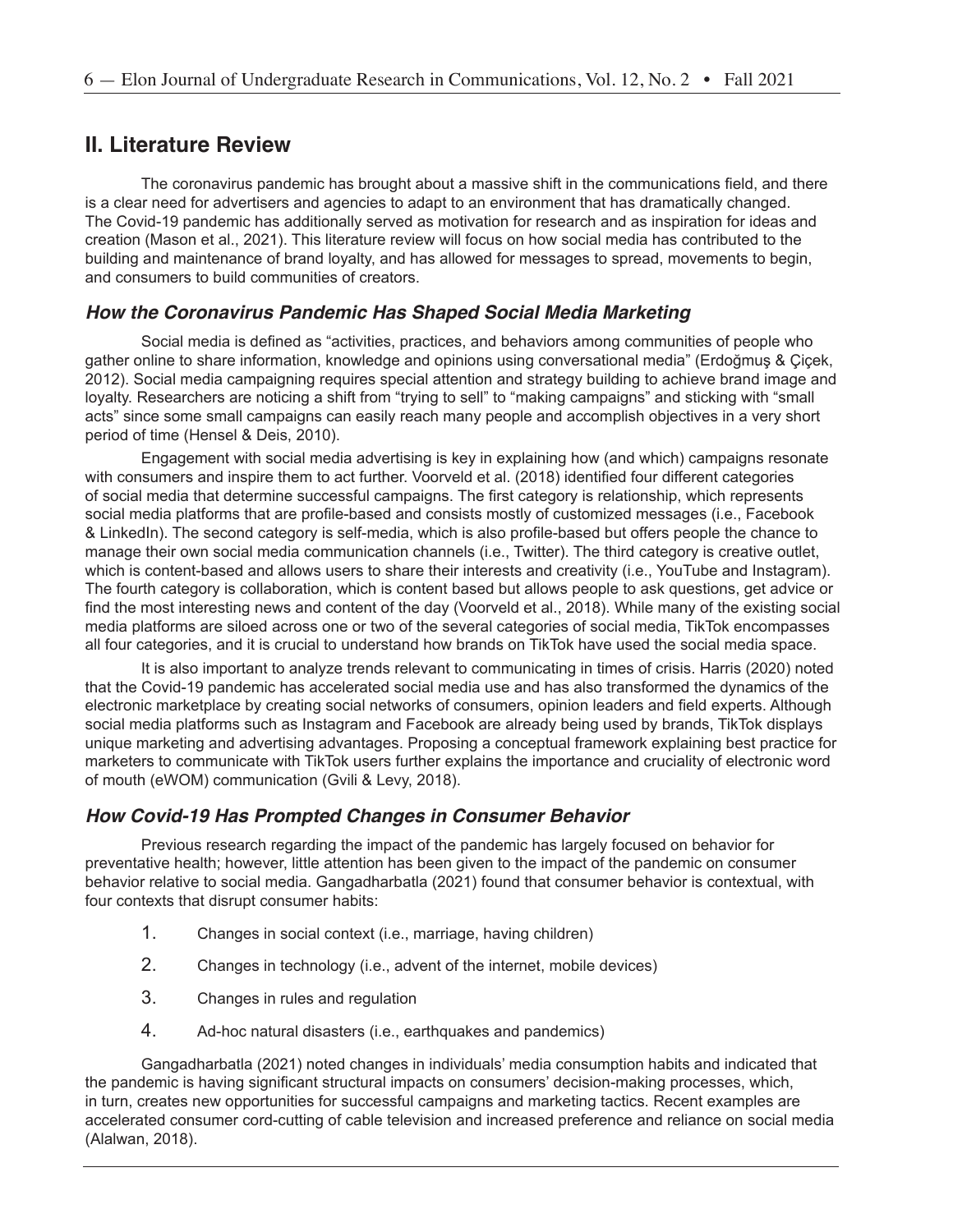Brands can do more than promote a product or service via social media, and consumers have noticed this. Alalwan (2018) indicated that a strong majority of consumers believe that marketers can play a positive role during times of crisis. There is likely to be a greater focus on social media campaigns using emotional appeals, as it was proven to be effective during the pandemic thus far. Taylor (2020) referenced a new notion of "homeinfluencers," being that during lockdowns or increased hours staying at home, social media users might take on an additional importance. Brands must take note of this and cater their campaigns and marketing strategies to the emergence of this new quarantine consumer base. Prior to the COVID-19 pandemic, Boateng & Okoe (2015) found that there is a significant relationship between consumers' attitude towards social media marketing and their behavioral responses, and these responses may be heightened due to considerable environmental factors.

#### *TikTok and Its Burgeoning Popularity*

TikTok is one of the most popular video-sharing applications in the world, downloaded more than 2 billion times globally (Kale, 2020). TikTok originally allowed users to create, promote and react to short-form music video content, but now the social media platform offers so much more. Pandemic isolation created a need for people to entertain themselves and connect with others, increasing the app's popularity (Johnson, 2020). The content on the platform is fun, relatable, and presented in an easily digestible format, making it perfect for lockdown viewing. The social media platform has a strong identity - TikTok knows its purpose of helping users share and create unique video content that resonates with others.

Very little research has specifically been done on TikTok. Xu et al. (2019) analyzed the development status of TikTok and provided a new model reference for helping the operation and development of the short video industry. The study found that the content of TikTok is very active, with a lot of activities online and offline, targeting young people with imagination and curiosity. Also, media consumption habits are rapidly changing, with consumers often being no longer satisfied with text and static picture.

#### **III. Methods**

This research consisted of a qualitative case study of two brands and their use of TikTok during the coronavirus. A case study is a research approach that is used to generate an in-depth, multi-faceted understanding of a complex issue in its real-life context. It is an established research design that is used for a specific subject, person, group, place, event, organization, or phenomenon of interest, in its natural real-life context (Crowe, 2011). Case studies can be used to explain, describe or explore events or phenomena in the everyday contexts in which they occur - helping to understand and explain causal links to pathways resulting from a new policy initiative or service development over time.

This type of research methodology helps researchers generate new ideas, illustrate theories, and show how different perspectives may be related to one another. Scholars such as Johnson (2020) and Xu et al. (2019) have adopted this method to analyze videos and to design coding procedures. Moreover, this method is often employed when exploring key characteristics, meanings and implications of a specific case to then generate insights and make recommendations for the future (McCombes, 2020). In this study, a qualitative case study approach was used to describe specific examples of exemplary marketing techniques and campaigns used by brands and marketers.

Two brands were selected to analyze as part of the case study: *The Washington Post* and Gymshark. Both brands were recognized by TikTok as being particularly notable. *The Washington Post* was chosen for its success in creating a relatable, humanizing brand identity and for breaking the reserved barrier that newspapers traditionally have (TikTok, 2020), helping the publication stay relevant during the pandemic. Gymshark's account was studied in this paper because it managed to create a community with heavy reliance on user-generated content from influencers, while staying true to its fitness-forward mission (TikTok, 2020).

A content analysis was completed for the two brands. The content analysis consisted of investigating both visual and textual elements of the TikTok accounts. In the content analysis, the researcher categorized the type of challenge or main idea being communicated and studied the words that were communicated via audio, as well as specific phrases used in captions, hashtags, and comments. Both brands' TikTok accounts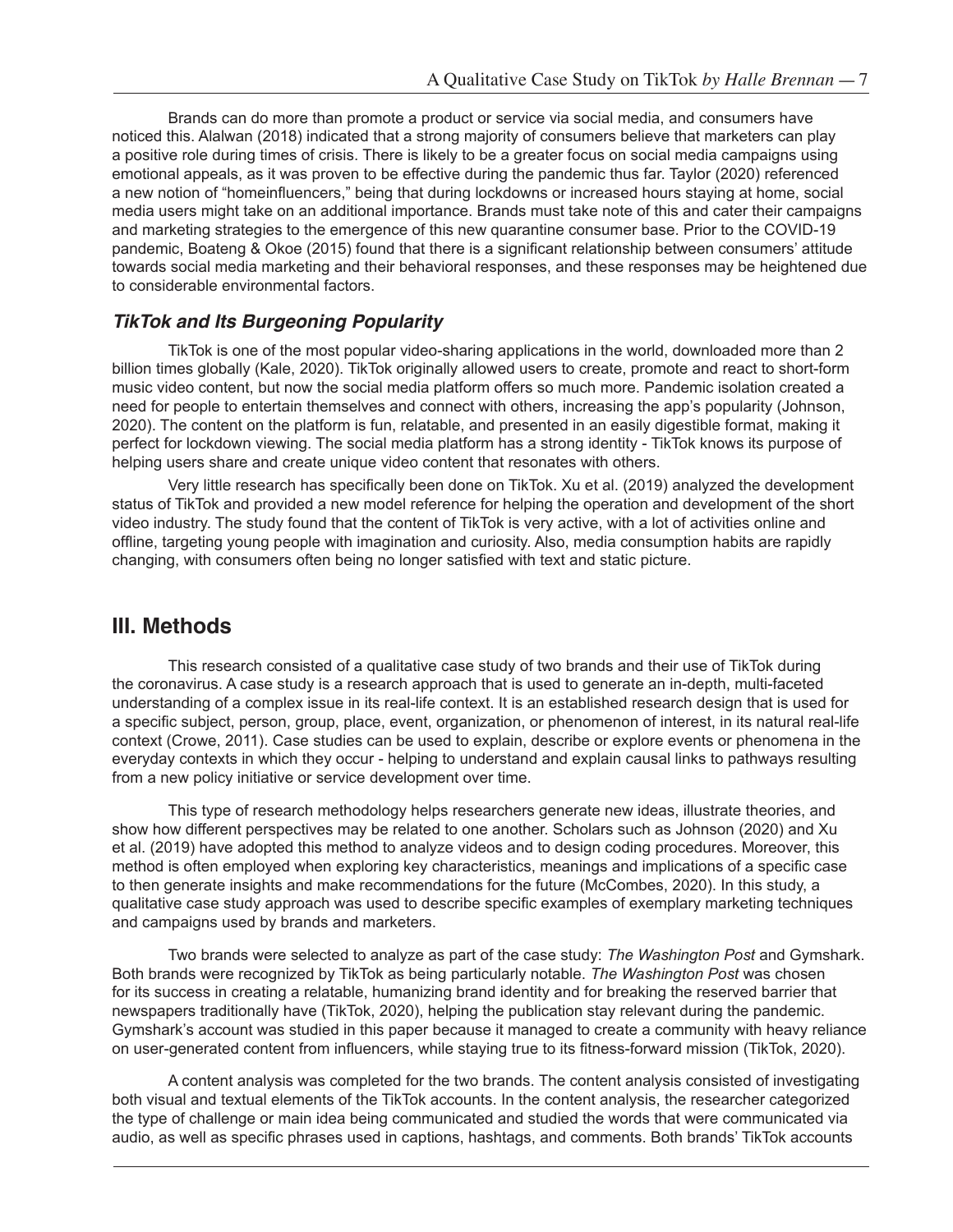were analyzed in terms of follower count, number of likes, TikTok username, tagline, bio, and appearance.

In addition, news articles, blog content, press releases, and other pieces about specific strategy employed by *The Washington Post* and Gymshark were analyzed from a variety of sources (including *Forbes*, *HubSpot*, *The Guardian*, *Poynter*, *Insider*, among others). These documents shed light on what other companies and news outlets have noticed from the two brands, what has differentiated them during the pandemic, and what other brands looking to use the TikTok space can do to best communicate to and resonate with consumers.

## **IV. Findings & Discussion**

#### *Case Study 1: @washingtonpost*

*The Washington Post* had more than 900,000 followers on TikTok and 37.4 million likes as of spring 2021. The newspaper is one of TikTok's earliest brand adopters and creates content that is funny, musical, and embraces some of TikTok's weirdest special effects. Examples of content posted by *The Washington Post* includes news team discussion of *The Bachelorette* instead of the Democratic debates and a comical highlight of a slip up made by Vice President Harris during a prior debate. Posts occasionally infuse news and quotes into the videos (Bump, 2020).

*The Washington Post* has a team who tailors content to young viewers who want to laugh and be entertained. That team is responsible for talking directly to its specific audience. In an article published by *Poynter*, Dave Jorgenson is highlighted as *The Washington Post's* TikTok guy (Mahadevan, 2020). Before Jorgenson developed *The Washington Post's* TikTok account, he was a Vine native and helped propel the *Independent Journal Review's* Vine account into the hundreds of thousands of followers with clips from the first Democratic primary debate in 2015 (Tenbarge, 2019).

The videos Jorgenson created for the *Independent Journal Review's* Vine account convey personality with bits based on popular memes from the platform. Jorgenson's methodology towards *The Washington Post's* TikTok account links directly with the work he was doing on Vine years prior. Jorgenson stated that *The Post's* TikTok strategy best resembles a metaphor:

The metaphor that I use is we've been invited to this dinner party by TikTok, TikTok is the host, and TikTok is a really good cook, and they do everything right ...We just got invited, and we don't want to walk into the house and say 'Hey, this is how you cook your steak.' We might bring a bottle of wine and be like 'Hey, we brought this to help make the meal better, and we also have some new jokes you haven't heard' (Tenbarge, 2019).

*The Washington Post* believes that TikTok could be a funnel for new subscribers - and for news consumers everywhere (Mahadevan, 2020). *The Post's* account is self-aware and slightly cringey, but successful (Nover, 2019). Explaining in an interview why *The Washington Post* is on TikTok, Jorgenson sees TikTok as a lighthearted side project that serves to reinforce the paper's journalistic mission and draw in new readers: "The average subscriber to The Post is well over 40. So this is a really good way to, at the very least, get [younger people] to trust the brand or to know the brand" (Nover, 2019).

To accomplish this, *The Washington Post* shows the newsroom in action. The newspaper uses TikTok as a medium to humanize the people behind the bylines. Drawing inspiration from *The Office*, *The Washington Post* attempts to recreate the tone that Generation Z loves (Nover, 2019).

The main findings taken from analyzing *The Washington Post's* content on TikTok, its online media presence, prior TikTok case studies, and articles written about its infiltration of this social media phenomenon bring about four major tips to other brands and marketers who seek to be successful on TikTok (Neal, 2020):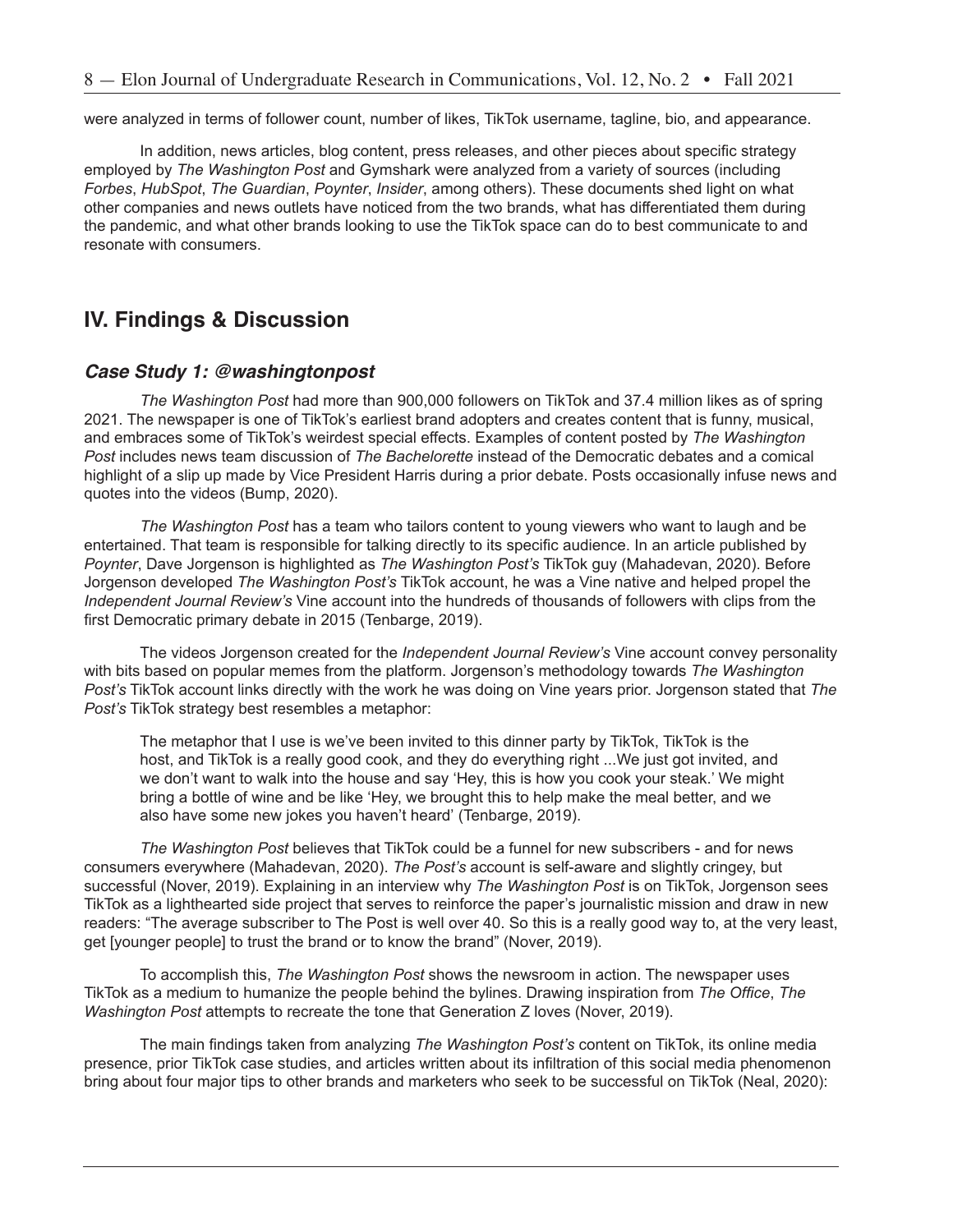**1. Share important information.** Becoming a resource for relevant and useful information solidifies your role as a thought leader.

**2. Speak your mind.** According to 5W PR's 2020 Consumer Culture Report, 76 percent of respondents ages 18-34 like it when CEOs of companies speak out on issues they care about. Recent research also shows that 83 percent of Millennials find it important for the companies they buy from to align with their values (Neal, 2020). The Washington Post published a series of videos educating its audience on the significance of the murders of Breonna Taylor, George Floyd, and Ahmaud Arbery, what privilege is and how it plays into racial injustice, and the measurable steps everyone can take to minimize their roles in systemic racism (Neal, 2020).

**3. Interact with other organizations.** This includes highlights from any competition with other newspapers to increase engagement and collaborations with other organizations, allowing for brands to reach multiple audiences and sway potential new members by displaying a sense of humor and self-awareness.

**4. Have fun.** Self-deprecation, making light of mistakes and diffusing common frustrations using theatrics are some of the ways Jorgenson has connected with younger demographics (Neal, 2020).

As previously stated, Jorgenson is a major contributor to *The Washington Post's* TikTok success. On TikTok, the prestigious newspaper is not trying to impose itself as the traditional, straightforward newspaper it is online and via print. The TikTok content occasionally infuses news and quotes into their videos, but in large part, the posts are pleasant, funny and show users the real people behind the hard journalism.

*The Post* employees who are showcased on TikTok seem like relatable people. Authenticity is key for young users, and this could potentially result in fans going to *The Washington Post* as a trusted news source when they want to read something written by sources they identify with. Gene Park, audience editor at *The Post*, noted that "... [Tik Tok] and its ilk are definitely a mutant strain of memology that encourage repetition with quick, easy-to-digest narratives ... Part of what Dave does is mix trending TikTok memes with slice-of-life newsroom insight, which gives us the ability to laugh at ourselves while also hinting at the depth of our work" (Mahadevan, 2019).

Jorgenson knows that TikTok has a large, untapped audience of teenagers. *The Washington Post's* main strategy is to highlight the brand and expose teen viewers to a variety of reporters and beats. This served as a chance for *The Post* to cultivate new audiences and new revenue streams in an industry that is constantly searching for both. *The Washington Post* is one of the few news outlets that has successfully mastered TikTok.

The strategy works because being on trend is key to operating on TikTok and many other social networks. This means that brands need to understand standards, trends, inside jokes and other nuances before they post. Otherwise, they run the risk of appearing inauthentic - one of the biggest online errors, and a quick way to lose audience trust. While already an established source of information, using TikTok to share in ways that appeal to younger audiences has created a cult-like following for the newspaper, allowing it to connect with a new segment of its audience, allowing for *The Washington Post* to be one of the largest, and most reputable, TikTok giants. Jorgenson noted: "We're slowly kind of proving to them that their [young users'] perception of *The Washington Post* - wherever they got it from, if it was negative - now they're looking at our TikTok, and they're saying, 'This is not what I expected, but in the best way'" (Tenbarge, 2019).

*The Washington Post* makes clear that brands can use TikTok to give an unexpected audience a comedic and authentic experience into who they are. The brand took creative risks and had fun in the process - resulting in new subscribers, entertainment for the TikTok community, and a new way to showcase brand identity and mission consistent with its values.

### *Case Study 2: @gymshark*

Gymshark had a total of 2.5 million followers on TikTok and 39.9 million likes in spring 2021. Founded in 2012, United Kingdom-based Gymshark came alive in the age of mobile social media. The brand primarily used influencer marketing to reach its consumers to become a global clothing competitor (MediaKix, 2020).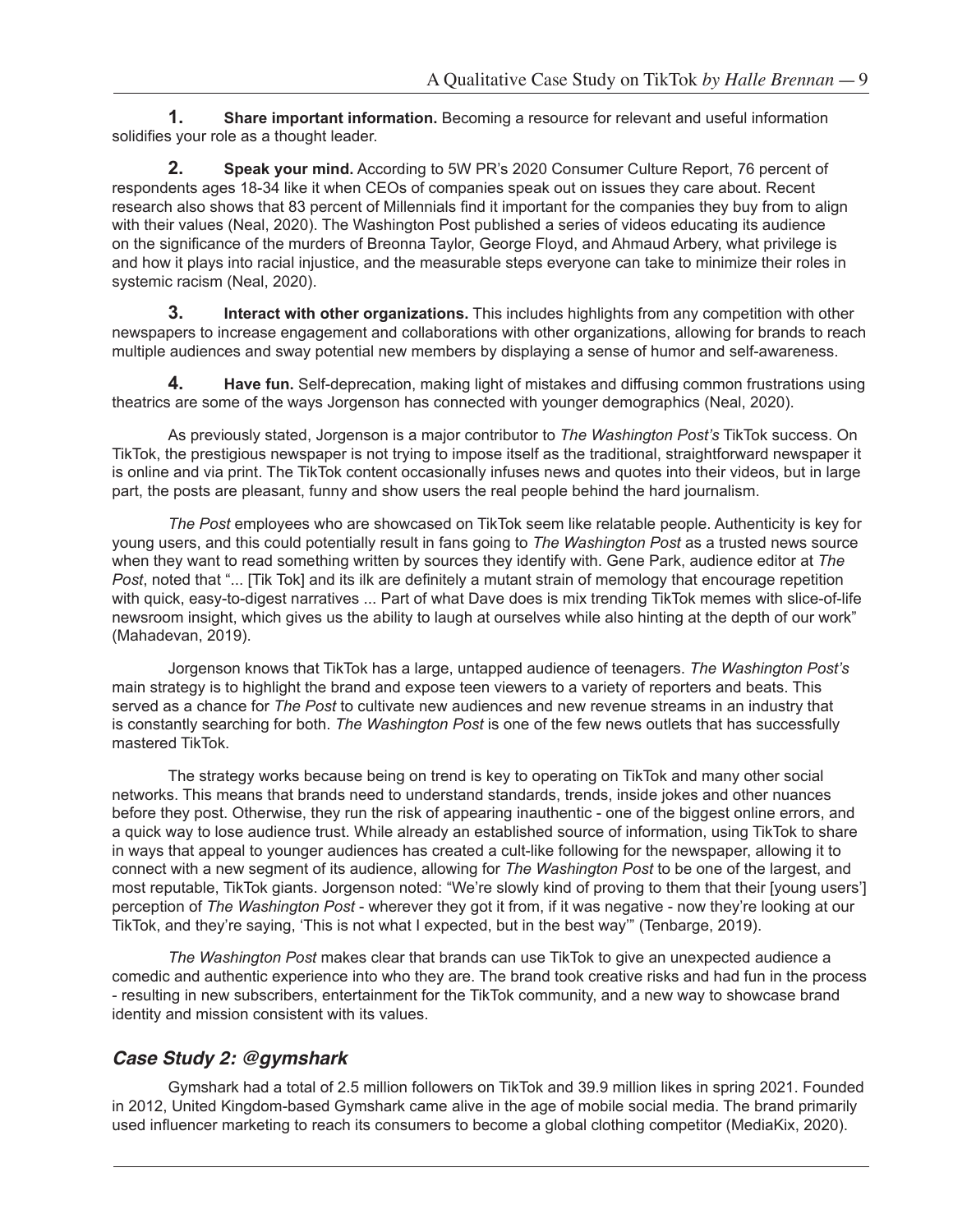With the top fitness influencers attracting followers in the millions, fitness is exceedingly popular on social media. Gymshark has been collaborating with Instagram influencers since the company's inception, working to create unique, visual language to separate itself from competition.

Gymshark uses a similar strategy on TikTok, partnering with fitness and lifestyle influencers on the platform to further its reach and messaging. Gymshark demonstrates how TikTok users are turning to the application for fitness-related content, with the most popular hashtag (#fitness) generating over 44 billion views globally. The top content categories for fitness-related TikTok videos are workout tips, workout dances, and no-equipment workouts due to the pandemic (RightMetric, 2020). Gymshark publishes an average of 40 videos per month, its top performing video categories including gym/fitness humor, workout challenges and ideas and fitness inspiration (RightMetric, 2020).

Its "66 Days | Change Your Life" challenge on TikTok relied on six influencer accounts in categories spanning health, fitness, lifestyle and dance to help increase Gymshark brand and product awareness, promote the challenge, and create an active, meaningful connection with fans by inviting them to participate in the brand's challenge (MediaKix, 2020). The social reach targeted 19.8 million fans, increased the engagement rate by 11.11 percent, and allowed for 45.5 million views of its #gymshark66 hashtag.

Gymshark's reliance on user-generated content, indirectly involving its users in its campaigns, is one of its reasons for success (Kolsquare, 2020). The brand knows who its audience is and produces content with them in mind. The "66 Day | Change Your Life" challenge was evidence that when brands find their niche on a platform and create targeted content that includes relevant influencers, they can achieve high engagement on their posts and increase brand awareness (Media Update, 2020). By reposting content by creating its own hashtag and displaying it in the caption of its publications, Gymshark encourages its community to use it, too. This is how the brand collects sometimes very qualitative content from its customers, thus boosting overall virality of the brand.

Gymshark is a prime example of a retail brand that has chosen to expand its digital marketing strategy on TikTok, posting content that is beneficial to their consumers, like workout videos, challenges, or inspirational fitness journeys. The brand does this with the help of influencers.

For the "66 Day | Change Your Life" challenge, Gymshark employed the help of six major influencer accounts in categories spanning health, fitness, lifestyle and dance. The six influencers included the Wilking Sisters (approximately 1.1 million fans), the Rybka Twins (5.2 million fans), Laurie Elle (2.5 million fans), Twin Melody (6.3 million fans), the Lesotwins (1.2 million fans), and Antonie Lokhorst (3.5 million fans) (Mediakix, 2020). Those influencers conveyed the Gymshark message and challenge on their own personal accounts and platforms for their large followings to see and interact with, thus expanding reach and leading to direct traffic to the Gymshark TikTok account and website.

As a result of that challenge, Gymshark was able to expand its influencer marketing strategy into the growing, short-form video platform, TikTok. The brand's image and offerings matched up well with TikTok's format and influencers. The influencers successfully highlighted the brand and its clothing, while also promoting their "66 Day | Change Your Life" challenge (Mediakix, 2020). Gymshark is proof that when a brand uses the strengths of a platform and partners with influencers that align well with their brand, high engagement rates are achievable.

### **V. Conclusion**

As the coronavirus sparked a new environment of campaign culture on TikTok and changed the way brands connect with consumers, this study aimed to understand how brands have successfully used TikTok to their advantage. The motivations of each brand to carry out specific video content and campaigns on this social media platform is relevant to both their personal missions and how they attempt to take creative risks. The brands analyzed in the qualitative case study are notable and highly regarded on TikTok because they both share a balance between having fun, fostering a community, and bringing to light fresh content and perspectives that emotionally resonate with a widespread audience.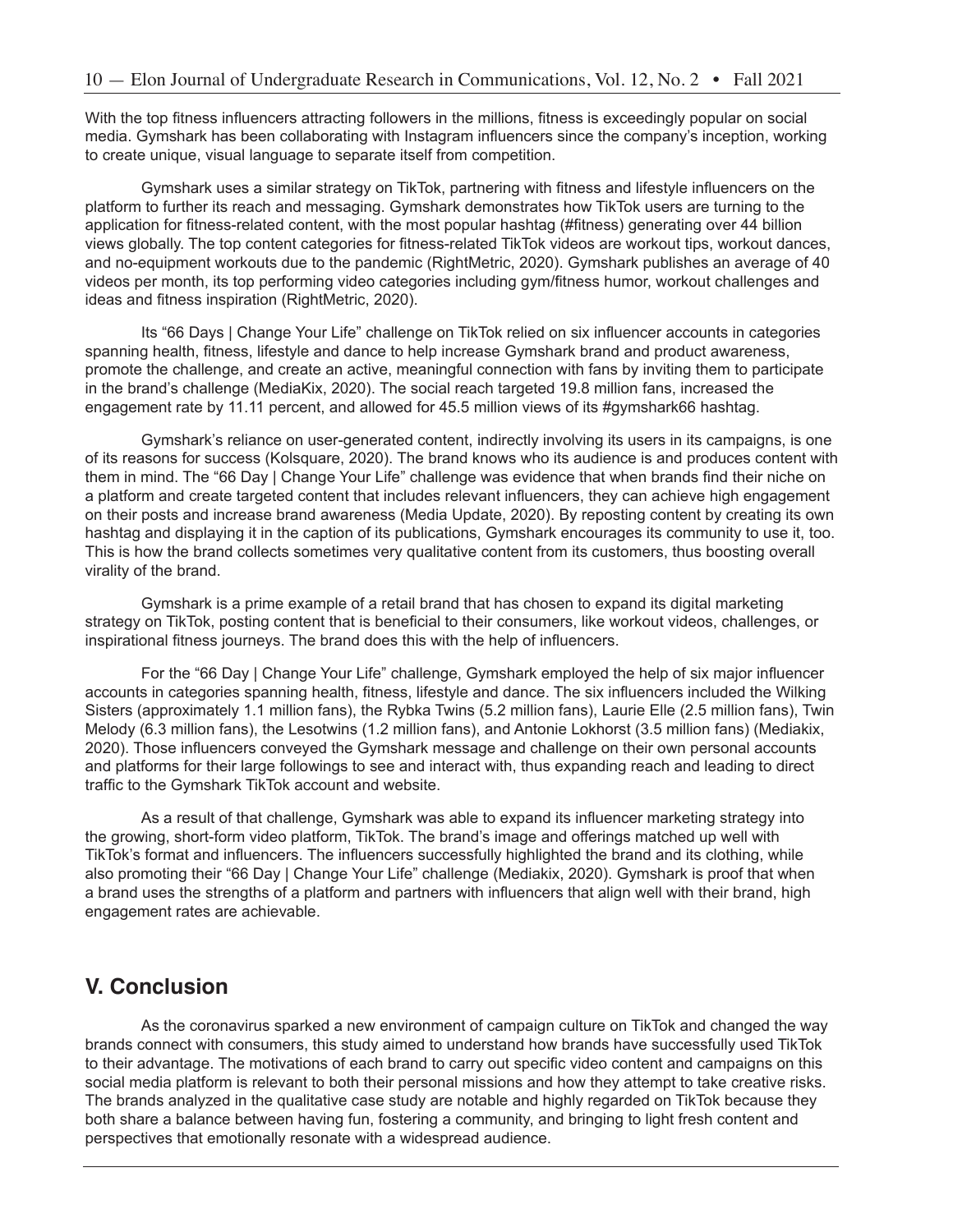This qualitative research was conducted over the course of one semester. That four-month time frame limited the number of campaigns that could be analyzed. As a result, only two campaigns were examined. Future research could consider similar campaigns on TikTok or observe how influencers specifically are communicating successful brand partner messages on the platform, and how corporations and businesses can use this different marketing avenue. In addition, future research could also investigate the consumer perspective on a national or international scale, interviewing consumers of different demographics. This study indicates that brands can successfully use the TikTok space to create unique campaigns, messages, and content to untapped audiences with the right strategy.

## **Acknowledgements**

This qualitative research would not have been possible without the guidance of Dr. Bill Anderson, whose strategic insight and admiration of research was instrumental in the execution of this paper. The author would also like to thank the Elon University School of Communications for encouraging and supporting undergraduate research, as well as her friends and family for their constant support during unprecedented times.

# **References**

- Alalwan, A. (2018). Investigating the impact of social media advertising features on customer purchase intention. *International Journal of Information Management*, *42*, 65-77, Available at https:// doi.org/10.1016/j.ijinfomgt.2018.06.001 or https://www.sciencedirect.com/science/article/pii/ S0268401218303943.
- Boateng, H., & Okoe, A. F. (2015). Consumers' attitude towards social media advertising and their behavioral response. *Journal of Research in Interactive Marketing, 9*(4), 299-312. http://dx.doi.org/10.1108/JRIM-01-2015-0012.
- Bump, P. (2020, June 4). How 7 brands are using TikTok. Retrieved from https://blog.hubspot.com/marketing/ brands-on-tiktok.
- Crowe, S., Cresswell, K., Robertson, A., Huby, G., Avery, A., & Sheikh, A. (2011). The case study approach. *BMC Medical Research Methodology*, *11*, 100. https://doi.org/10.1186/1471-2288-11-100.
- Erdoğmuş, İ., & Çiçek, M. (2012). The impact of social media marketing on brand loyalty. *Procedia Social and Behavioral Sciences*, *58*, 1353-1360, Available at https://doi.org/10.1016/j.sbspro.2012.09.1119 or https://www.sciencedirect.com/science/article/pii/S1877042812045818.
- Gangadharbatla, H. (2021). Covid-19 and advertising: The case for a paradigm shift. *Journal of Current Issues & Research in Advertising*, *42*(1), 1-18. 10.1080/10641734.2021.1876797.
- Gvili, Y., & Levy, S. (2018). Consumer engagement with eWOM on social media: The role of social capital. *Online Information Review, 42*(4), 482-505. http://dx.doi.org.ezproxy.elon.edu/10.1108/OIR-05-2017- 0158.
- He, H., & Harris, L. (2020). The impact of Covid-19 pandemic on corporate social responsibility and marketing philosophy. *Journal of Business Research*, *116*, 176-182. https://doi.org/10.1016/j. jbusres.2020.05.030.
- Hensel, K., & Deis, M. H. (2010). Using social media to increase advertising and improve marketing. *The Entrepreneurial Executive*, *15*, 87-97. https://ezproxy.elon.edu/login?url=https://www.proquest. com/scholarly-journals/using-social-media-increase-advertising-improve/docview/807620196/se-2?accountid=10730.